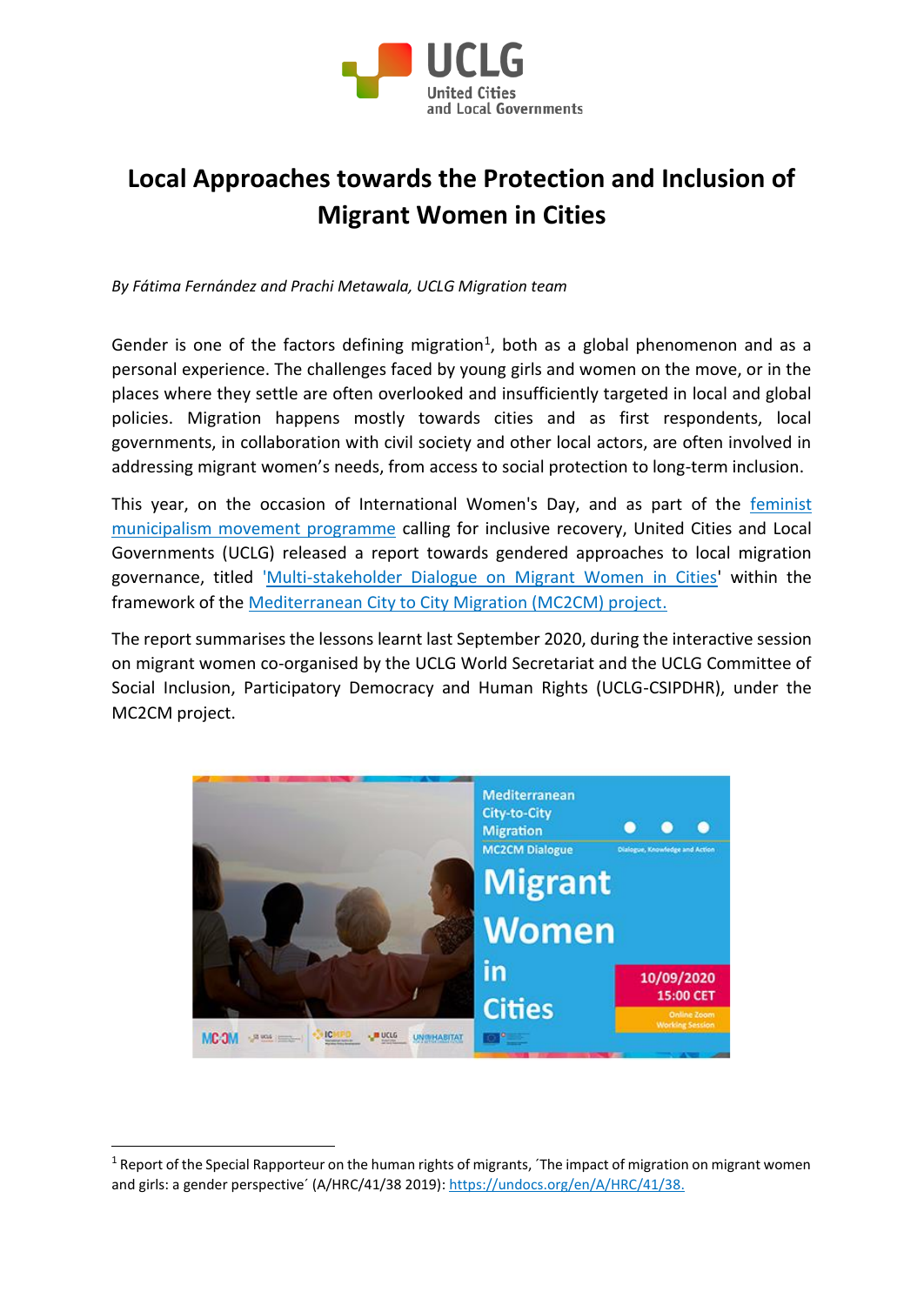More than 20 cities from the Euro-Mediterranean region and Latin America participated in this collective brainstorming exercise to explore gender-sensitive approaches to local migration governance, together with international organisations, city networks, CSOs, migrant women associations and academia, sharing global and territorial insights into the challenges faced by migrant women and identifying barriers and opportunities for local action. Following an introductory panel by [UCLG,](https://www.uclg.org/) [UN Women](https://www.unwomen.org/en) and [New Women Connectors,](https://www.newwomenconnectors.com/) political representatives from Sousse, São Paulo and Turin shared their experiences in genderspecific issues.

Here are some key [takeaways from the session:](https://www.uclg.org/fr/media/nouvelles/vers-de-meilleures-villes-pour-les-femmes-migrantes)

- Violence and insecurity are some of the most pressing challenges for women throughout all phases of migratory processes, comprising human trafficking and exploitation, domestic violence and insecurity in accessing public space, among others.
- For local and regional governments (LRGs), limited mandates and capacities, as well as lack of dedicated resources, remain strong barriers to address these realities on the ground.
- The COVID-19 pandemic has exacerbated these existing challenges, with a major brunt of them being borne by migrant girls and women and has heightened the structural barriers faced by LRGs in addressing them.
- Migrant women, particularly those who cannot return home owing to travel bans and border controls to contain the coronavirus, are facing income loss and higher risks of abuse and exploitation.
- Other challenges for migrant women, amidst the pandemic, include unsafe working conditions with major exposure to the virus, barriers in accessing care services and benefits put in place during the COVID-19 crisis and increasing domestic violence, racism and xenophobia.
- To effectively address the needs of migrant women, cross-cutting approaches, tackling together gender, accessibility, protection and inclusion, must be locally employed.

Some of the aforementioned impacts of COVID-19 on gender and migration and positive local practices to address them are also reflected in the UCLG [#BeyondTheOutbreak Live Learning](https://www.beyondtheoutbreak.uclg.org/about)  [Experiences knowledge hub](https://www.beyondtheoutbreak.uclg.org/about) and the UCLG - MC2CM [Policy study on migrant and refugee](https://www.uclg.org/sites/default/files/covid-19_study_going_the_social_distance_en.pdf)  [sensitive local responses to COVID-19.](https://www.uclg.org/sites/default/files/covid-19_study_going_the_social_distance_en.pdf)

Contemplating the challenges faced by migrant women in host territories as well as by stakeholders addressing them from different areas, this exploratory multi-stakeholder conversation placed particular emphasis on the role of local governments in coordinating and strengthening these gender-sensitive efforts. Aligned to the whole-of-government and whole-of-society approaches promoted by the global agendas on migration, this first MC2CM Dialogue on Women and Migration provided a space for local governments to identify ways to enhance women protection and inclusion, while fostering multilevel and multi-stakeholder cooperation.